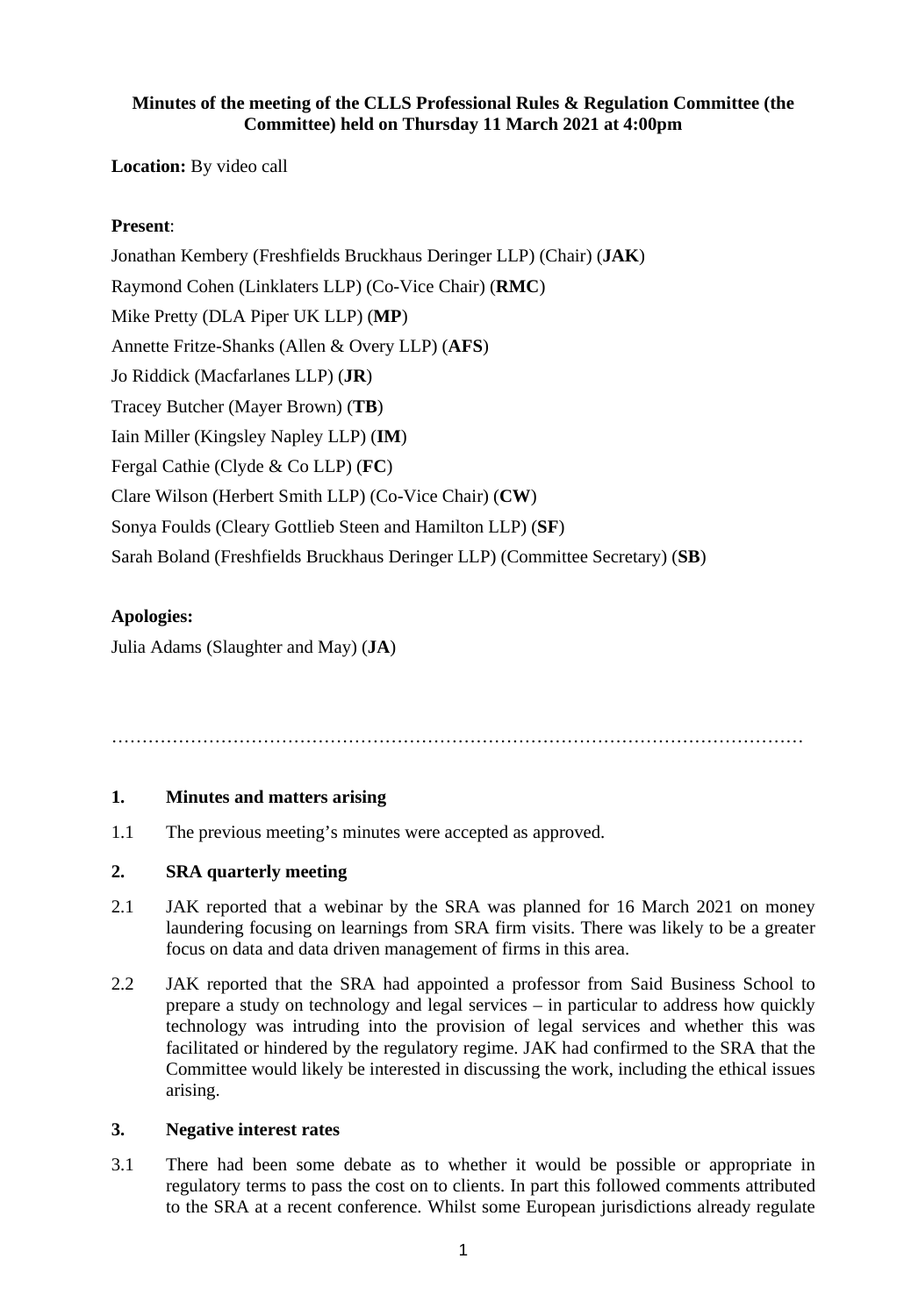this area, MP confirmed a call was scheduled with Juliet Oliver (**JO**) (General Counsel of the SRA) to obtain her views.

3.2 ACTION: MP to report back following the call with JO.

#### **4. Conflicts working group**

- 4.1 RMC confirmed that the group had previously dealt with JO on two issues the first being the general SRA conflicts guidance and Case Study 1 (with respect to acting for financiers and bidders in auctions) and the second being lateral hires.
- 4.2 The first issue had been resolved and the changes suggested by the working group had now been incorporated in the guidance.
- 4.3 The second issue was in progress as it was interrelated with a separate workstream commenting on confidentiality guidance proposed by the SRA in the context of lateral moves.
- 4.4 On the confidentiality guidance regarding laterals, AFS confirmed that JAK had combined comments from the Committee which had been submitted to the SRA. A response was awaited.

### **5. Post-Brexit matters**

5.1 Trade and Cooperation Agreement (**TCA**).

It was agreed that the implications across Europe would only likely be known in the longer term – and probably only when local regulations were challenged.

5.2 Ireland

The Law Society of Ireland had retreated to a more restrictive position in regulatory terms, including from the position it had been understood to have been proposing in early December 2020. It was a working assumption that, absent any other relevant factors, having an Irish Practising Certificate when practising from outside an establishment in Ireland would not be effective protection in terms of EU privilege for those wanting to provide EU law advice.

5.3 Belgium

RMC reported that there had been some further movement from the Belgian bar. UK qualified solicitors would now (even under the grandfathering provisions) be put on a special UK section of the B List. That was accepted as providing little benefit unless individuals were working full time in Brussels.

5.4 France

RMC reported that the biggest issue currently appeared to be that the Paris bar did not agree with the national bar (the CMB) with respect to the effect of the TCA. The Paris bar had not yet persuaded the CMB that UK solicitors established in France were entitled to practice through FLC status.

5.5 Luxemburg

RMC reported that Luxemburg appeared to be interested in the identities of members of LLPs with branches in Luxemburg and that no equivalence decision appeared to have been taken yet.